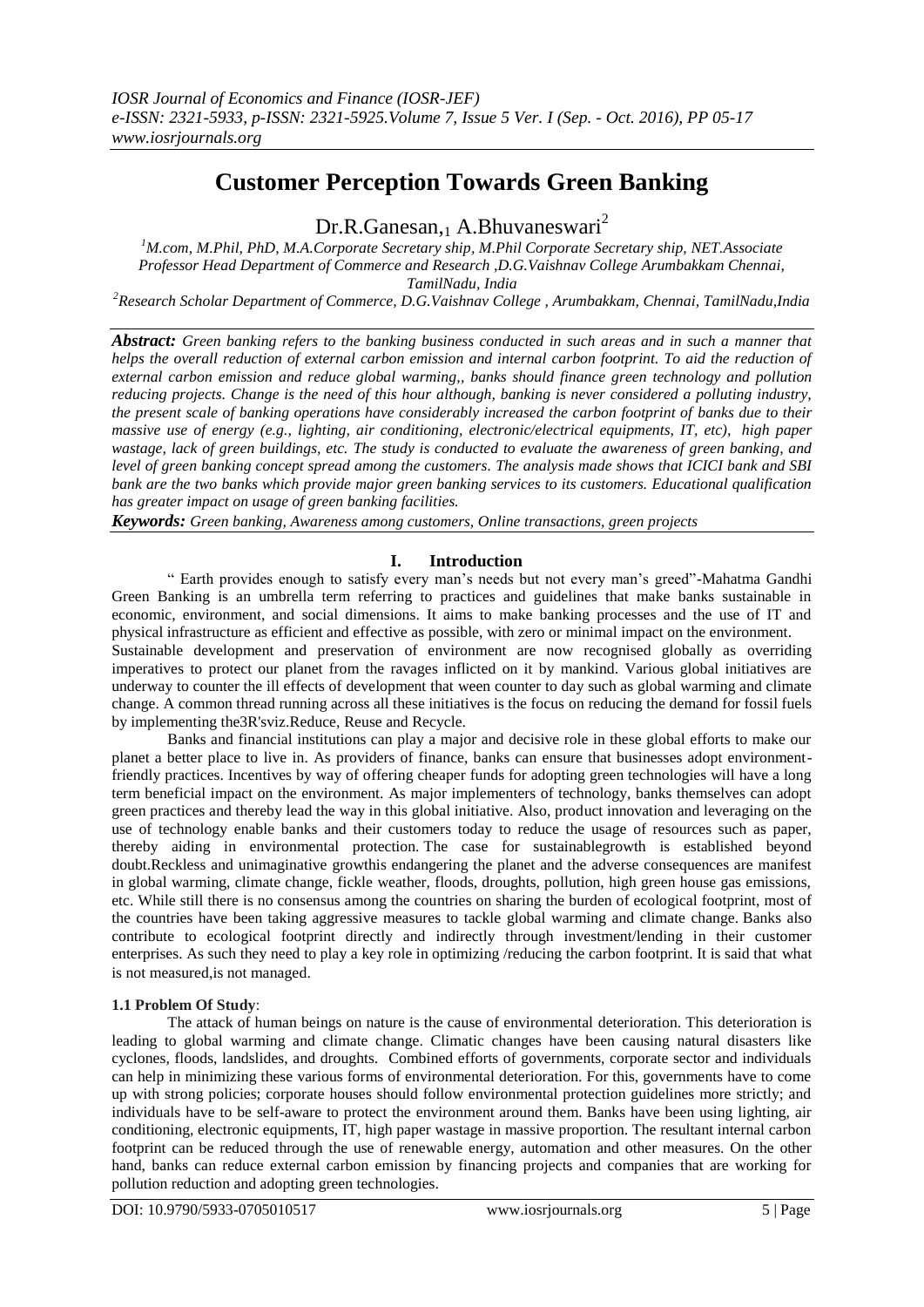# **1.2 Objectives Of The Study**

# **1.2.1primary Objective**

To Study about the awareness of green banking among the customers.

## **1.2.2secondary Objective**

- To analyse the problems faces by customers using green banking.
- To examine the effectiveness of green banking.
- To analyse the concept of green banking among different banks.

#### **1.3research Design Sources Of Data:**

**1.3.1 Primary Data:** Primary data has been collected through structured questionnaire consisting of close ended multiple choice questions.

**1.3.2 Secondary Data:** The sources of secondary data are various research journals, books, research papers and banks websites.

1.3.3 Sampling Method: The sampling method adopted for the study is "Convenience sampling".

**1.3.4 Sample Size:** The sample size for the study is 100 to be collected from customers having accounts in various banks in Chennai

**1.3.5 Data Collection Instrument:** A structured questionnaire with close ended questions having totally 26 questions was used. The reason for using close ended questions was to get objective answers from the respondents.

**1.3.6 Data Collection Method:** A structured questionnaire with close ended questions was circulated and 67 responses were collected out of which 50were used to analyse ignoring the incomplete responses.

# **1.3.7 Statistical Tools Used Or Applied:**

The following statistical tools were applied in order to analyse the data and interpret the same in order to draw conclusions with respect to the objectives set.

- Chi Square analysis
- Analysis of Variance One way ANOVA (F Test)
- $\oplus$  Frequency tables

Chi-square analysis was used in order to identify the association between any two given variables. One way ANOVA was applied in order to find out the each variable and also to ascertain the association between a dependent variable and group of independent variables.

# **1.4 Review Of Literature**:

Today's business is all about being green. From Wal-Mart to Apple, everyone is talking about how green their approach, packaging, or methods are. But green business is really in its infancy, and the future of being green will no doubt distill down to some very real and definable goals and practices. Various financial services adopted by green business are banks, credit card companies, insurance companies, consumer finance companies, stock brokerages and investment funds. Banking sector for great banking has its own significance. Green banking means promoting environmental friendly practices and reducing carbon footprint from banking activities. To aid the reduction of external carbon emission, bank should finance green technology and pollution reducing projects. The present paper aims to highlight Indian initiatives by various banks adopting green banking in India. Further, an attempt has been made to enlist certain strategies of adopting green banking.

#### **Green banking - The new strategic imperative:**

The paper's purpose is to highlight the green banking initiatives being taken by the Indian Banking Industry. Green banking involves promoting environmental and social responsibility by providing banking services in a new way befitting the new age of banking. Green banking is also called as Ethical banking that starts with the aim of protecting the environment. Ethical banks consider all the factors before considering a loan - whether the project is environment friendly or not. A company is awarded loan only when all the environment safety standards are followed. India is growing at a very fast rate and this development is mainly supported by the industrial sector. However the country faces a major challenge of controlling the impact of their business on the environment. For these industries, the banking sector is the major source of finance. Hence the role of the banks in controlling the environmental damage is extremely important. Banks are beginning to recognize that they have a social responsibility to fulfil as they emerge from the shadow of traditional banking. As per relatively indirect nature of their environmental and social impacts, banks need to examine the effects of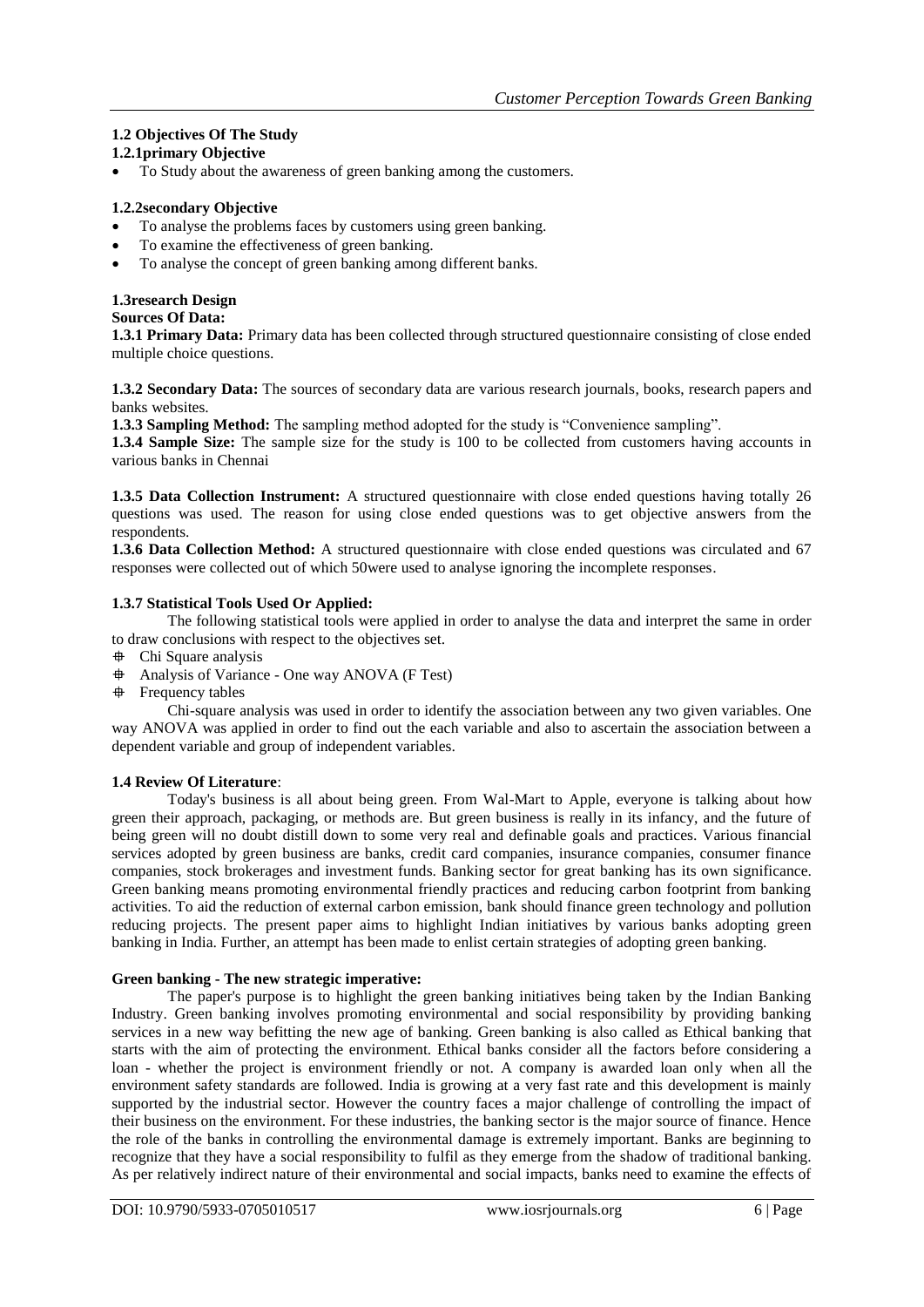their lending and investment decisions. Incorporating environmental and social criteria into business decisionmaking can reduce the adverse impacts of operating activities Financial institutions can do a lot to assist efforts for corporate social responsibility and achieve sustainability.

## **Green banking Practices**:

Society is facing most complicated issues of climate change. People nowadays are more conversant with global warming and its inherent consequences on human life. So change is the need of the hour for the survival and continuous efforts should be made for the environmental management in a sustainable manner. It is not only the concern of the government and the direct polluters but also of other stakeholders like financial institutions such as banks, which are playing a fundamental role in the development of the society. Banking activities are not physically related to the environment, but the external impact of their customer activities is substantial. So there is need for banks to adopt green strategies into their operations, buildings, investments and financing strategies. The purpose of this paper is to highlight the rating standards given by RBI, the World Bank's environmental and social norms, the initiatives taken by public and private sector banks in India in the adopting practices and to enlist the significant strategies for adoption Banking.

## **Environmental Sustainability through Banking: A Study on Private and Public Sector Banks in India**

Industrialization around the globe has triggered the pursuit of ever increasing needs and demands of the population and it has become symbolic of prosperity and development of an economy. But on the other hand it has resulted in the exploitation of the natural environment which in turn has disturbed the ecological balance. The disturbance in ecological balance has adversely impacted the human and its surrounding environment. The recent industrial disasters and natural disaster occur in the last three decades were directly or indirectly linked with the uneven industrialization. This in turn has raised an important issue of environmental protection among environmentalists, government and organization from all over the world. Environmental sustainability and sustainable development have become the important agenda in the international community. Various conferences and programs such as Earth Summit and United Nation Environmental program were being organized to create awareness about this alarming issue. Understanding the importance of the existence of human health &well being governments as well as the organizations started taking various initiatives for the concern of environmental protection and sustainability. Environmental sustainability plays a vital role in sustainable growth and development, as the integration of social, economical and environmental sustainability help to make the development sustainable. Environmental protection has become a part of strategy in most organizations in the developed countries and started offering environment friendly or green products and services to the consumers. Learning from their western counterparts, the Indian organizations have also adopted environmental friendly practices within the organization. But the concept of environmental sustainability and green products and services is new to developing country like India.

#### *KomalSinghal*

# **II. Green Banking: An Overview**

Global Warming & Climate change are the main two discussed issues worldwide. These issues are caused mainly by human activities like burning fossil fuels for heat & energy, cleaning forest, fertilizing crops, storing waste in landfills, raising livestock and producing some kinds of industrial products which adversely impact our health, environment and economy. Hence some measures need to be taken urgently to save the environment from these issues. Being a financial organization of the country which is responsible for financing the economic and developmental activities of the country, banks have to address these above issues, both in terms of its obligations  $\&$  opportunities by virtue as a responsible corporate citizen  $\&$  as a financier. In this paper we tried to find out the ways in which banks can "Go Greener " and some of the green banking initiatives taken by the banks in India.

**New Direction Line of Sustainable Development and Marketing in green banking** Since the industrial revolution and the appearance of overproduction, degradation of environment has been oversized. Companies and also societies have not care about the negative effects on environment and nature; they have focused only on generating profit and revenue. Nowadays, they have to recognize that the carrying capacity of our Planet is finite, therefore they should not overuse nature. In the last decade, a lot of publications came to light, dealing with the social and environmental responsibility of firms. Contrarily, environmental awareness had developed more slowly in banks and financial institutions than in the manufacturing sector, because these institutions generally consider themselves to be a relative environmentally friendly industry. The goal of this paper is to identify the role of financial institutions in achieving sustainable development. The authors also attempt to show, why and how can this sector become the promoter of sustainability.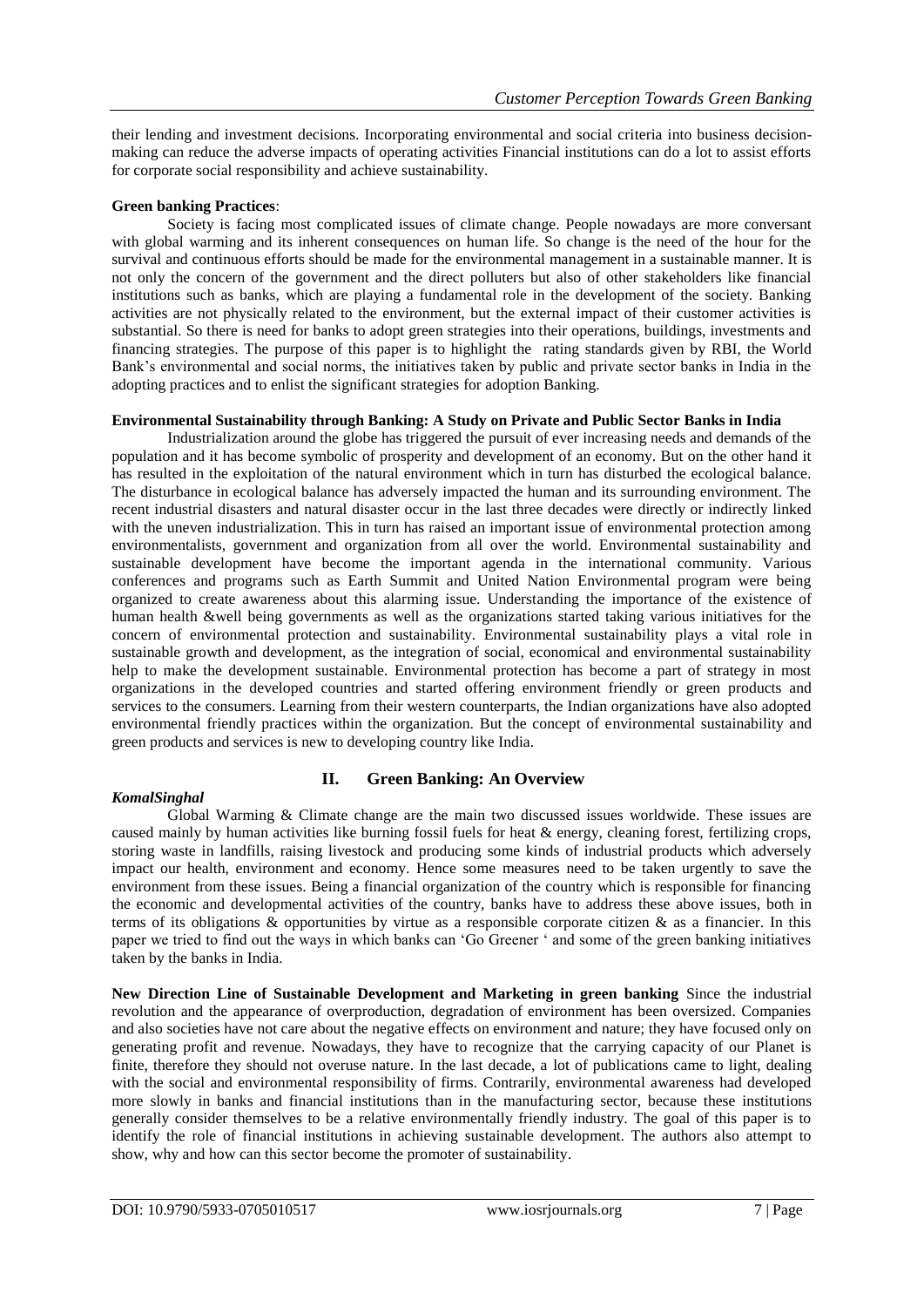## **Green Banking Prospects In Bangladesh**

Green banking is the operation of the banking activities giving especial attention upon the social, ecological and environmental factors aiming at the conservation of nature and natural resources. Banks can be green through bringing changes in six main spheres of banks" activities – Change in Investment Management, Change in Deposit Management, Change in House Keeping, Change in the Process of Recruitment and Development of Human Capital, Corporate Social Responsibility (CSR), and Making Consciousness Among Clients and General Mass. Such an initiation can ensure a safe residence for upcoming generation. Bangladesh Bank has already issued circulars regarding this. Banks have already been asked to make their own green banking policy. Now we only need raising voice, keeping hand over hands, thinking in positive way and working in collective manner to make this a true.In this ECO-Conscious and Environmental friendly society the "Go Green" mantra permeates all spheres of life the banking sector too has adopted practices to reduce its carbon footprint. These initiatives range from banking operations to investments in companies involved in renewable and green technologies there is a tidal wave of change as more banks align their investment decisionmaking with the triple bottom line: people, planet, profit. All major transactions, including withdrawals, deposits and remittances up to Rs 40,000, will be made through green-channels. Green Banking is like a normal bank, which considers all the social and environmental factors; it is also called as an ethical bank. Ethical banks have started with the aim of protecting the environment. These banks are like a normal bank which aims to protect the environment and it is controlled by same authorities as what a traditional bank do. Green banking is like a normal bank, which considers all the social and environmental/ecological factors with an aim to protect the environment and conserve natural resources. It is also called as an ethical bank or a sustainable bank. They are controlled by the same authorities but with an additional agenda toward taking care of the Earth's environment / habitats / resources. For banking professionals green banking involves the tenets of sustainability, ethical lending, conservation and energy efficiency.

There are many differences compared with normal banking, Green Banks give more weight to environmental factors, their aim is to provide good environmental and social business practice, they check all the factors before lending a loan, whether the project is environmental friendly and has any implications in the future, you will awarded a loan only when you follow all the environmental safety standards.

Defining green banking is relatively easy. Green Banking means promoting environmental – friendly practices and reducing your carbon footprint from your banking activities. This comes in many forms

Using online banking instead of branch banking.

Paying bills online instead of mailing them.

Opening up accounts at online banks, instead of large multi-branch banks

Green banking can benefit the environment either by reducing the carbon footprint of consumers or banks. Either a bank or a consumer can conserve paper and benefit the environment. Ideally, a green banking initiative will involve both. Online banking is an example of this. When a bank"s customer goes online, the environmental benefits work both ways. Green banking means combining operational improvements and technology, and changing client habits.

#### **Steps in Green Banking**

From the empirical study, it is found that following are some of the steps that can be taken for going green in banking:

**Go Online:-** Online banking is the developing concept in young and corporate India. Online banking helps in additional conservation of energy and natural resources. Online Banking includes: a. Paying bills online, b. Remote deposit, c. Online fund transfers and d. Online statements. It creates savings from less paper, less energy, and less expenditure of natural resources from banking activities. Customers can save money be avoiding late payments of fees and save time by avoiding standing to queues and paying the bill from home online.

**Use Green Checking Accounts:-** Customers can check their accounts on ATM or special touch screens in the banks. This can be called as green checking of account. Using a green checking account helps the environment by utilizing more online banking services including online bill payment, debit cards, and online statements. Banks should promote green checking by giving some incentives to customers by giving higher rate of interests, waiver or discount in fees etc.

**Use Green Loans for Home Improvements:-** The Ministry of Non-renewable Resource in association with some nationalized and scheduled banks undertook an initiative to go green by paying low interest loans to the customers who would like to buy solar equipments. The rate of interest is as low as 4% p.a. Before you undertake a major home improvement project, study if the project can be done in an eco-friendly manner and if you might qualify for a green loan from a bank Green loan are perfect for energy-saving project around the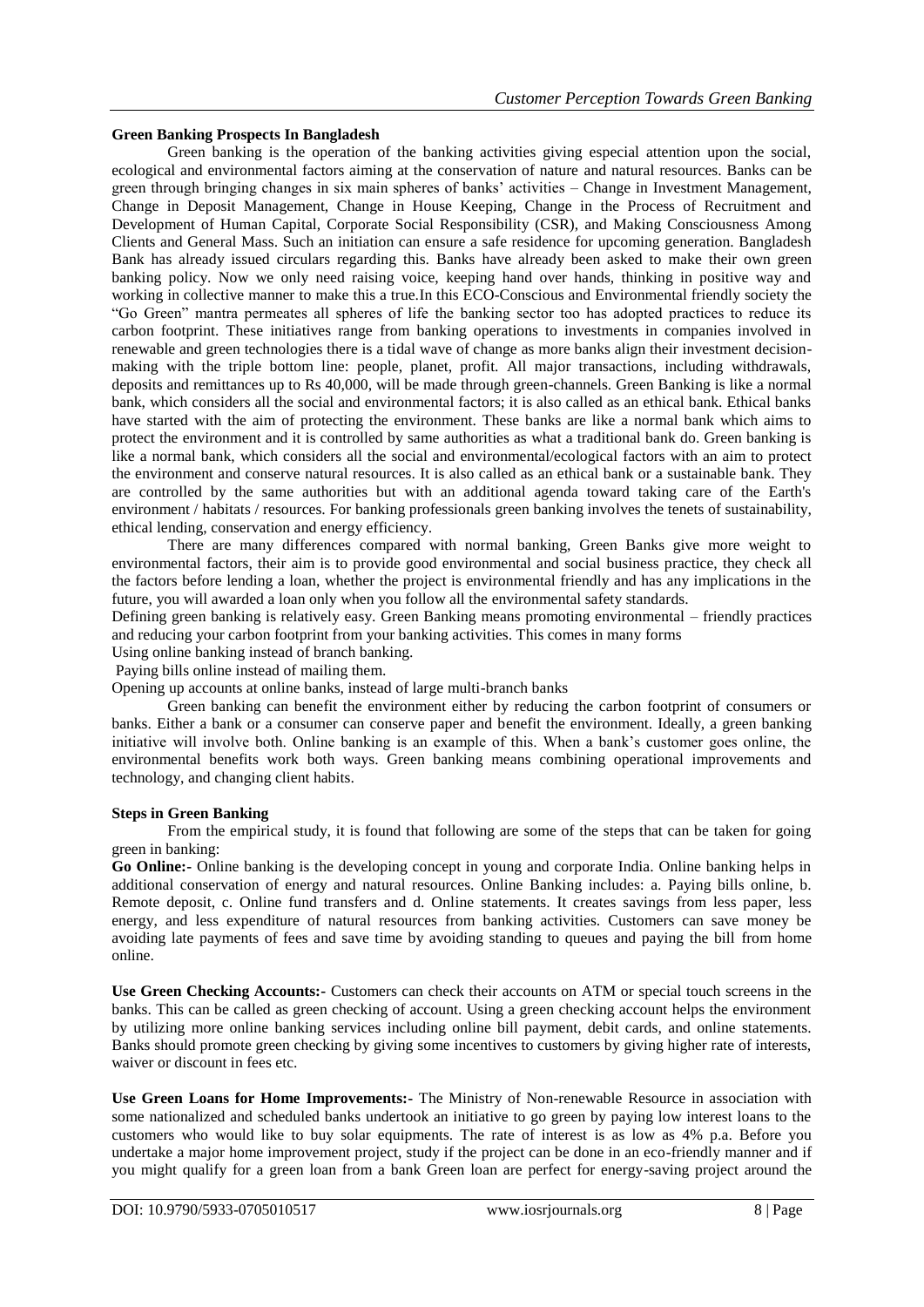house. The new Green Home Loan Scheme from SBI, for instance, will support environmentally friendly residential projects and offer various concessions. These loans will be sanctioned for projects rated by the Indian Green Building Council (IGBC) and offer several financial benefits –a 5 percent concession in margin, 0.25 percent concession in interest rate and processing fee waiver.

**Power Savings Equipments:**- Banks can directly contribute to controlling climate change and as an initial step they intend to start a campaign to replace all fused GSL bulbs, in all owned premises offices and residential. Banks can also make a feasibility study to make rain water harvesting mandatory in all the Bank"s owned premises. In December 2009 Indusind Bank inaugurated Mumbai"s first solar-powered ATM as part of its "Green Office Project" campaign titled "Hum aurHariyali"

**Use Green Credit Cards:-** Some of the banks introduced Green Credit Card. The benefit of using a green credit card is that banks will donate funds to an environment-friendly nonprofit organization from every rupee you spend on your credit card to a worthwhile cause of environment protection.

**Save Paper:-** Bank should purchase recycled paper products with the highest postconsumer waste content possible. This includes monthly statements, brochures, ATM receipts, annual reports, newsletters, copy paper, envelopes etc. Whenever available, vegetable-based inks are used instead of less environmentally friendly oilbased inks.

**Use of Solar and Wind Energy:-** Using solar and wind energy is one of the noble cause for going green. State Bank of India (SBI) has become the first bank in the country to venture into generation of green power by installing windmills for captive use. As part of its green banking initiative, SBI has installed 10 windmills with an aggregate capacity of 15 MW in the states of Tamil Nadu, Maharashtra and Gujarat.

**Mobile Banking:-** Mobile banking is tricky. On the one hand, it is great to have the ability to check balances, transfer funds or pay bills from you phone. One the other hand, it saves time and energy of the customers. It also helps in reducing use of energy and paper of the bank. Most of the Indian banks introduced this paper-less facility. India is on a higher growth trajectory for last one and half decade and the industrial sector plays the most important role in India"s growth story. However, Indian industry faces the challenges of controlling environmental impact of their business i.e. reducing pollution and emission of their clients. Though government has been trying to address the issue by framing environmental legislations and encouraging industry to follow environmental technologies and practices, they would not be enough given the poor track records of enforcement, public awareness and inability to derive competitive advantage by producing eco-friendly products. Incidentally, India's is the world's sixth largest and second fastest growing country in terms of producing green house gases. Delhi, Mumbai and Chennai are the three of the world"s ten most polluted cities. The major polluting industries in India are (a) primary metallurgical industries namely zinc, copper, steel etc. (b) paper & pulp (c) pesticides/insecticides (d) refines (e) fertilizers (f) tanneries (g) sugar (h) textiles (i) chemicals/pharmaceuticals etc. The banking operation and investment by financial institutions should take care of environmental management of these polluting industries by improving the overall environment, the quality and conversation of life, level of efficiency in using materials and energy, quality of services and products. In this context, the role of banking sector, which is on major financing sources to the Industries, assumes high importance.The environmental regulations in India can be broadly classified into two broad categories i.e. command and control regulations and liability law. The command and control regulations are *ex ante* regulations that are designed to dissuade environmentally damaging projects. This regulation is implemented by setting industry specific pollution standards, scrutinizing the projects and granting/denying permissions by the concerned authorities like Ministry of Environment and Forest. The liability laws are *ex post* in nature and are implemented by enforcing authorities through imposing fines, closing down the defaulting industries etc. However there is no law and rule in India that can hold banks responsible for scrutinizing investment projects before financing and for the environmental damage created by its client. Once legal framework for the environmental pollution standards are formulated in India, the polluting industries either have to close down or have to make necessary investment to comply with the standard. In this process these industries will loose their competitiveness in the international market, which would directly affect Indian economy and the banking sector.

# **III. Analysis Relating To Objective-I**

# **3.1 Statistical Analysis Of Demographic Factors And Variables Taken Up For The Study**

This chapter intends to statistically analyse the data collected using statistical tools and draw inferences thereof. The analysis highlights the awareness, green banking facilities awareness and difficulties faced by respondents while using green banking.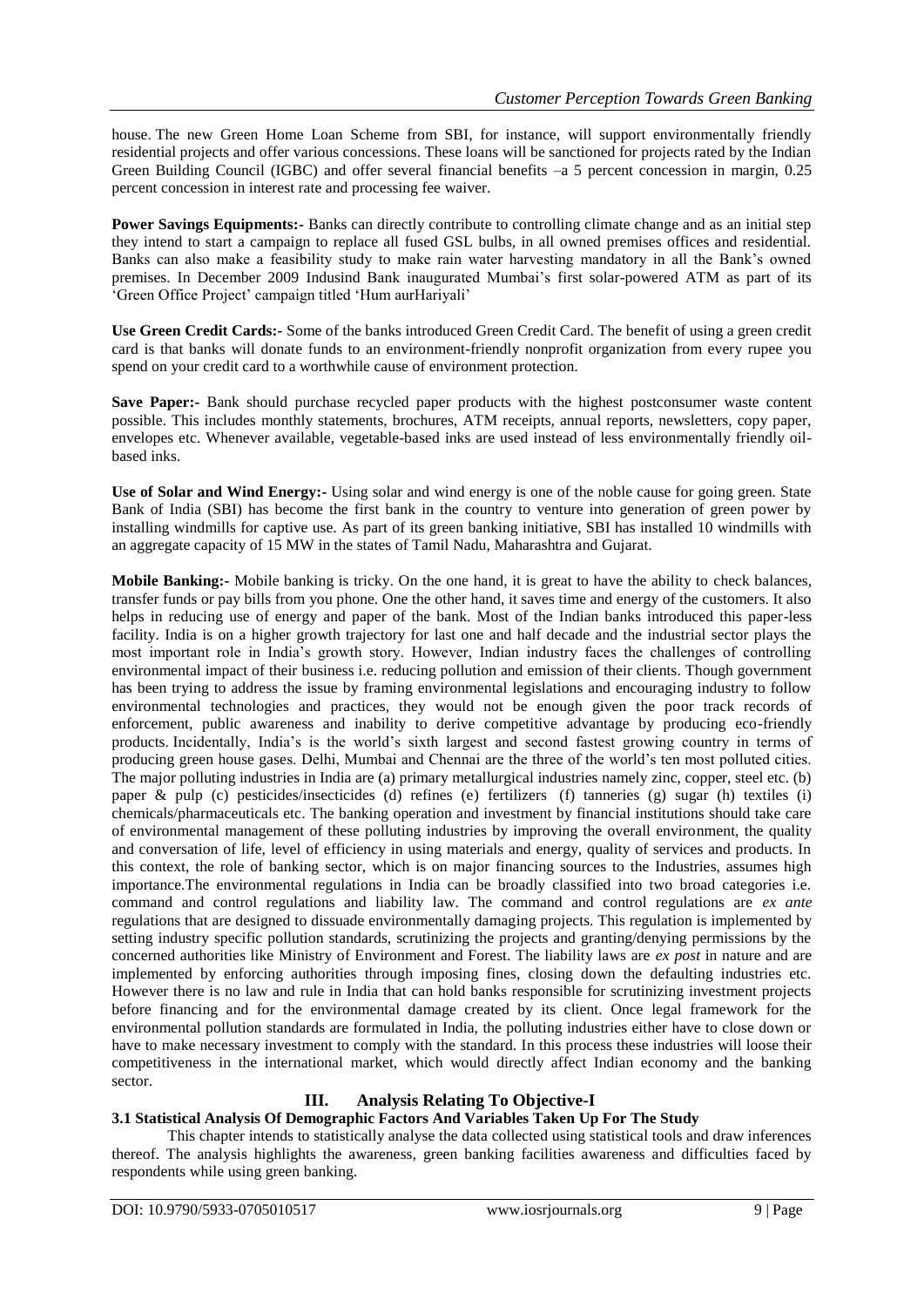## **Variables Taken Up For The Study:**

The following are the various variables taken up for the purpose of this study. These variables were tested along with the demographic factors, in order to satisfy the objectives of the study.

- Awareness among respondents
- Green banking facilities
- Difficulties faced

## **Demographic factors of the Respondent and Awareness of green banking**

H0: There is no association difference between Age and Awareness of green banking H1: There is association difference between Age and Awareness of green banking.

|                   |             |                       |       | aware of green banking | Total |
|-------------------|-------------|-----------------------|-------|------------------------|-------|
|                   |             |                       | aware | Unaware                |       |
| age of respondent | below25yrs  | Count                 | 2     |                        | 9     |
|                   |             | <b>Expected Count</b> | 5.8   | 3.2                    | 9.0   |
|                   | $25-35$ yrs | Count                 | 24    | 10                     | 34    |
|                   |             | <b>Expected Count</b> | 21.8  | 12.2                   | 34.0  |
|                   | $35-45$ yrs | Count                 | 3     | $\Omega$               | 3     |
|                   |             | <b>Expected Count</b> | 1.9   | 1.1                    | 3.0   |
|                   | $45-55$ yrs | Count                 | 2     | $\Omega$               | 2     |
|                   |             | <b>Expected Count</b> | 1.3   | .7                     | 2.0   |
|                   | above55yrs  | Count                 |       |                        | 2     |
|                   |             | <b>Expected Count</b> | 1.3   | .7                     | 2.0   |
| Total             |             | Count                 | 32    | 18                     | 50    |
|                   |             | <b>Expected Count</b> | 32.0  | 18.0                   | 50.0  |

|  |  | Table :3.1.1 Chi-Square for Age and Awareness of green banking |  |
|--|--|----------------------------------------------------------------|--|
|--|--|----------------------------------------------------------------|--|

| <b>Chi-Square Tests</b>      |                  |    |                       |
|------------------------------|------------------|----|-----------------------|
|                              | Value            | Df | Asymp. Sig. (2-sided) |
| Pearson Chi-Square           | $10.441^{\rm a}$ |    | .034                  |
| Likelihood Ratio             | 11.840           |    | .019                  |
| Linear-by-Linear Association | 3.341            |    | .068                  |
| N of Valid Cases             | 50               |    |                       |
|                              |                  |    |                       |

Interpretation: The above table clearly shows that Age has major role to be played with respect to awareness of concept of green banking. The Asymp.value of 0.34 is lesser than the Critical value of 0.05, Rejecting the H0.There is an association between age and awareness of green banking. Age group with 25-35 are more aware then the other age grou

**TABLE: 3.1.2** Chi Square Income And Awareness Of Green Banking H0: There is no association between Income and Awareness of green banking.

H1: There is association between Income and Awareness of green banking.

|        |            |                       | Aware of green banking | Total         |      |
|--------|------------|-----------------------|------------------------|---------------|------|
|        |            |                       | Aware                  | Unaware       |      |
| Income | below25k   | Count                 |                        | 8             | 9    |
|        |            | <b>Expected Count</b> | 5.8                    | 3.2           | 9.0  |
|        | $25k-50k$  | Count                 |                        | 6             | 13   |
|        |            | <b>Expected Count</b> | 8.3                    | 4.7           | 13.0 |
|        | $50k-11ac$ | Count                 | 18                     | $\mathcal{D}$ | 20   |
|        |            | <b>Expected Count</b> | 12.8                   | 7.2           | 20.0 |
|        | above1lac  | Count                 | 6                      | 2             | 8    |
|        |            | <b>Expected Count</b> | 5.1                    | 2.9           | 8.0  |
| Total  |            | Count                 | 32                     | 18            | 50   |
|        |            | <b>Expected Count</b> | 32.0                   | 18.0          | 50.0 |

| <b>Chi-Square Tests</b> |  |
|-------------------------|--|

|                              | Value            | Df | Asymp. Sig. |
|------------------------------|------------------|----|-------------|
|                              |                  |    | $(2-sided)$ |
| Pearson Chi-Square           | $17.797^{\rm a}$ |    | .000        |
| Likelihood Ratio             | 19.117           |    | .000        |
| Linear-by-Linear Association | 12.586           |    | .000        |
| N of Valid Cases             | 50               |    |             |
|                              |                  |    |             |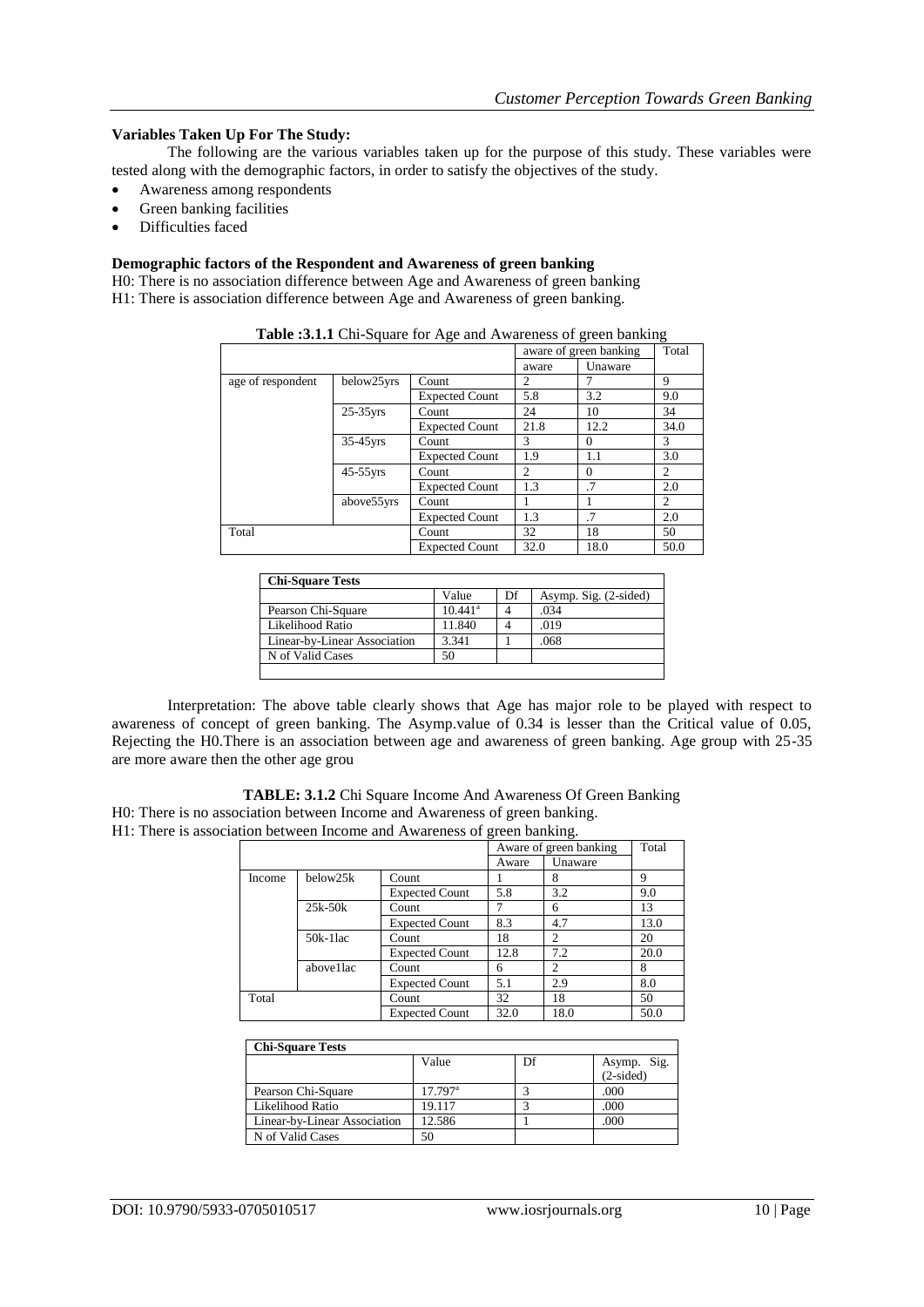InterpretatioN: Income has got greater role to play with respect to awareness which is very clear from the table. The Asym.value is 0.00 which is lower than the Critical value 0.05 rejecting the null hypothesis. There is association between Income and Awareness. Respondents with Income less than 25000 are not aware of green banking



**TABLE: 3.1.**3 Chi Square Educational Qualification And Awareness Of Green Banking H0: There is no association between Educational Qualification and Awareness of green banking. H1: There is association between Educational Qualification and Awareness of green banking.

| <b>Educational qualification * Aware of green banking Cross tabulation</b> |                |                  |             |       |  |  |
|----------------------------------------------------------------------------|----------------|------------------|-------------|-------|--|--|
| Count                                                                      |                |                  |             |       |  |  |
|                                                                            |                | Aware<br>banking | of<br>green | Total |  |  |
|                                                                            |                | Aware            | Unaware     |       |  |  |
| Educational qualification                                                  | Under graduate | ∍                |             |       |  |  |
|                                                                            | Post graduate  | 23               |             | 30    |  |  |
|                                                                            | Professional   |                  |             |       |  |  |
| Total                                                                      |                | 32               | 18          | 50    |  |  |

| <b>Chi-Square Tests</b>      |            |    |                       |  |  |
|------------------------------|------------|----|-----------------------|--|--|
|                              | Value      | Df | Asymp. Sig. (2-sided) |  |  |
| Pearson Chi-Square           | $12.853^a$ |    | .002                  |  |  |
| Likelihood Ratio             | 12.780     |    | .002                  |  |  |
| Linear-by-Linear Association | 8.421      |    | .004                  |  |  |
| N of Valid Cases             | 50         |    |                       |  |  |
|                              |            |    |                       |  |  |

Interpretation: Educational Qualification has got a major role to play is evidently clear from the table. The calculated p –value is less than the critical value .05 therefore rejecting the null hypothesis. There is an association between educational qualification and awareness of green banking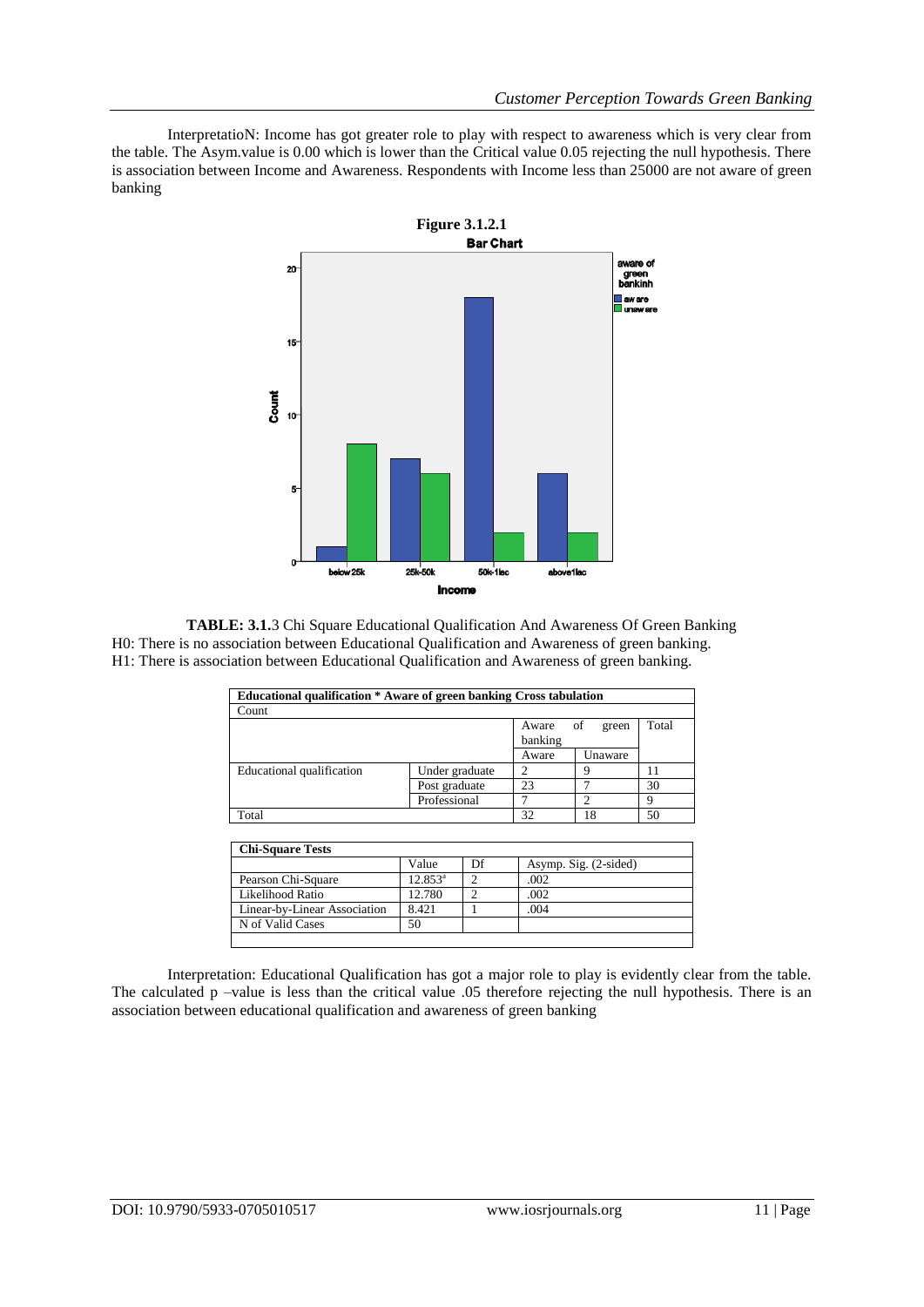

## **3.2analysis Relating To Objective-Ii Percentage Analysis Tables For Different Green Banking Facilities**

|         | 1 ADLE. 9.4.1 |                                                    |         |               |            |  |
|---------|---------------|----------------------------------------------------|---------|---------------|------------|--|
|         |               | <b>Environmental friendly and ethical policies</b> |         |               |            |  |
|         |               | Frequency                                          | Percent | Valid Percent | Cumulative |  |
|         |               |                                                    |         |               | Percent    |  |
| Valid   | Agree         | 49                                                 | 98.0    | 100.0         | 100.0      |  |
| Missing | System        |                                                    | 2.0     |               |            |  |
| Total   |               | 50                                                 | 100.0   |               |            |  |

**TABLE: 3.2.1**

Interpretation: All most all respondents are aware about their banks environmentally friendly policies , ethical policies and how much they are committed towards green.

| <b>TABLE: 3.2.2</b> |  |
|---------------------|--|
|---------------------|--|

| Cheques on recycled paper |         |           |         |               |            |  |  |
|---------------------------|---------|-----------|---------|---------------|------------|--|--|
|                           |         | Frequency | Percent | Valid Percent | Cumulative |  |  |
|                           |         |           |         |               | Percent    |  |  |
| Valid                     | Aware   | 16        | 32.0    | 32.0          | 32.0       |  |  |
|                           | Unaware | 34        | 68.0    | 68.0          | 100.0      |  |  |
|                           | Total   | 50        | 100.0   | 100.0         |            |  |  |

Interpretation: Majority of the respondents are quite unaware that the cheques are printed on recycled paper. Only 32%are aware that cheques are printed on recycled paper. TABLE: 3.2.3

| Online bank accounts maintenance |         |           |         |                      |            |  |
|----------------------------------|---------|-----------|---------|----------------------|------------|--|
|                                  |         | Frequency | Percent | <b>Valid Percent</b> | Cumulative |  |
|                                  |         |           |         |                      | Percent    |  |
| Valid                            | Aware   | 48        | 96.0    | 96.0                 | 96.0       |  |
|                                  | Unaware |           | 4.0     | 4.0                  | 100.0      |  |
|                                  | Total   | 50        | 100.0   | 100.0                |            |  |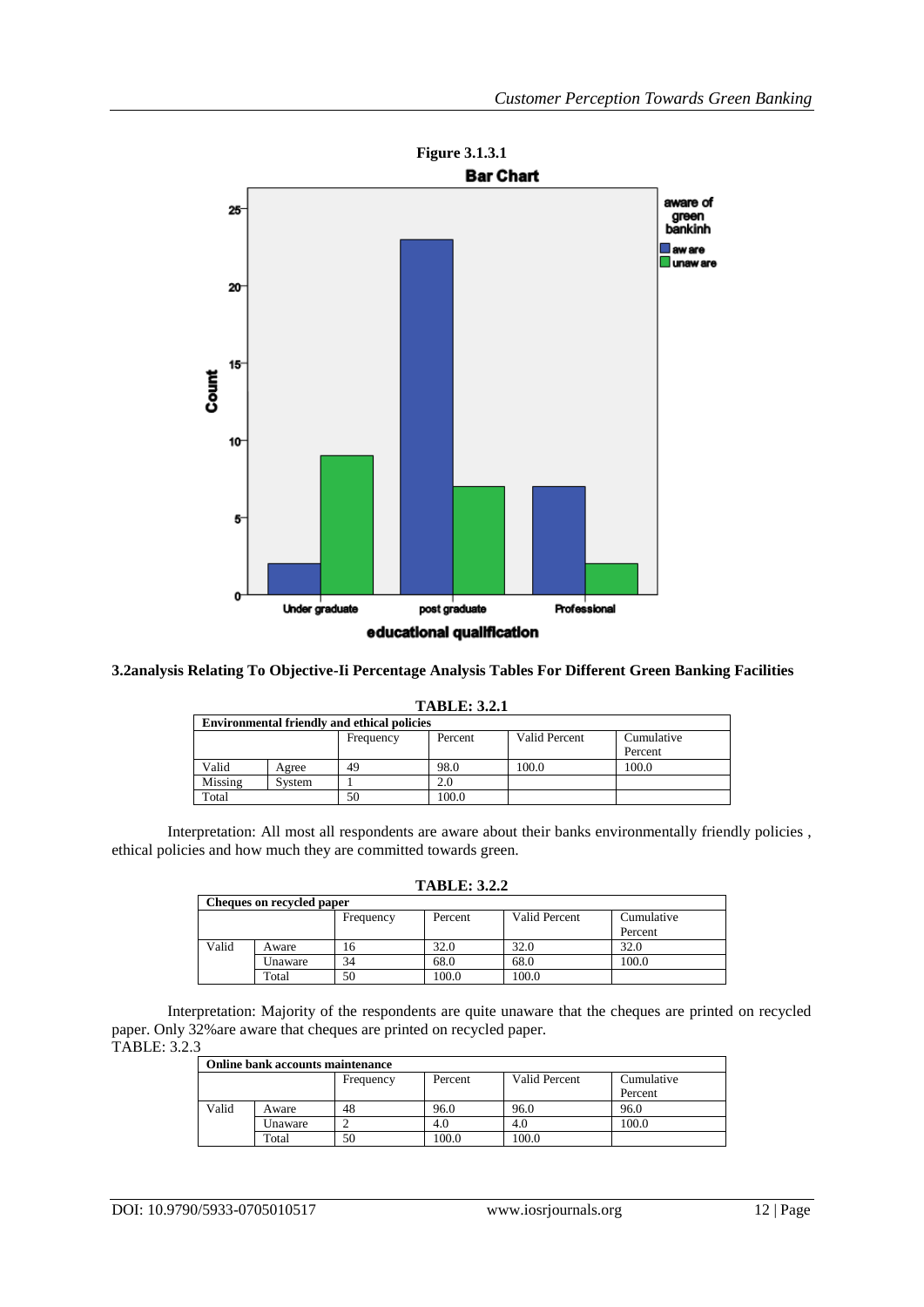Interpretation: All respondents are aware about online bank accounts are maintenance. It's very clear that all respondents do their transactions online and do maintain their accounts online

| <b>Automatic cheque deposit</b> |         |           |         |               |            |  |  |
|---------------------------------|---------|-----------|---------|---------------|------------|--|--|
|                                 |         | Frequency | Percent | Valid Percent | Cumulative |  |  |
|                                 |         |           |         |               | Percent    |  |  |
| Valid                           | Aware   | 31        | 62.0    | 63.3          | 63.3       |  |  |
|                                 | Unaware | 18        | 36.0    | 36.7          | 100.0      |  |  |
|                                 | Total   | 49        | 98.0    | 100.0         |            |  |  |
| Missing                         | System  |           | 2.0     |               |            |  |  |
| Total                           |         | 50        | 100.0   |               |            |  |  |

**TABLE: 3.2.4**

Interpretation: 62%of the respondents are aware about cheque deposit adopted in their respective banks, 36% of the respondents are unaware of the automatic cheque deposit system existing in their banks.

| <b>TABLE: 3.2.5</b> |                |           |         |               |                       |  |  |  |  |
|---------------------|----------------|-----------|---------|---------------|-----------------------|--|--|--|--|
|                     | Green mortgage |           |         |               |                       |  |  |  |  |
|                     |                | Frequency | Percent | Valid Percent | Cumulative<br>Percent |  |  |  |  |
| Valid               | Aware          |           | 18.0    | 18.8          | 18.8                  |  |  |  |  |
|                     | Unaware        | 39        | 78.0    | 81.3          | 100.0                 |  |  |  |  |
|                     | Total          | 48        | 96.0    | 100.0         |                       |  |  |  |  |
| Missing             | System         |           | 4.0     |               |                       |  |  |  |  |
| Total               |                | 50        | 100.0   |               |                       |  |  |  |  |

Interpretation: Respondents are quite unaware about green mortgage existing in their banks, only 18% are aware about green mortgage





| RT.<br>H. .*<br>V. | n |
|--------------------|---|
|                    |   |

| Percentage of loans awarded to environmentally focussed companies |         |           |         |               |            |  |  |
|-------------------------------------------------------------------|---------|-----------|---------|---------------|------------|--|--|
|                                                                   |         | Frequency | Percent | Valid Percent | Cumulative |  |  |
|                                                                   |         |           |         |               | Percent    |  |  |
| Valid                                                             | Aware   |           | 16.0    | 16.3          | 16.3       |  |  |
|                                                                   | Unaware | 41        | 82.0    | 83.7          | 100.0      |  |  |
|                                                                   | Total   | 49        | 98.0    | 100.0         |            |  |  |
| Missing                                                           | System  |           | 2.0     |               |            |  |  |
| Total                                                             |         | 50        | 100.0   |               |            |  |  |

DOI: 10.9790/5933-0705010517 www.iosrjournals.org 13 | Page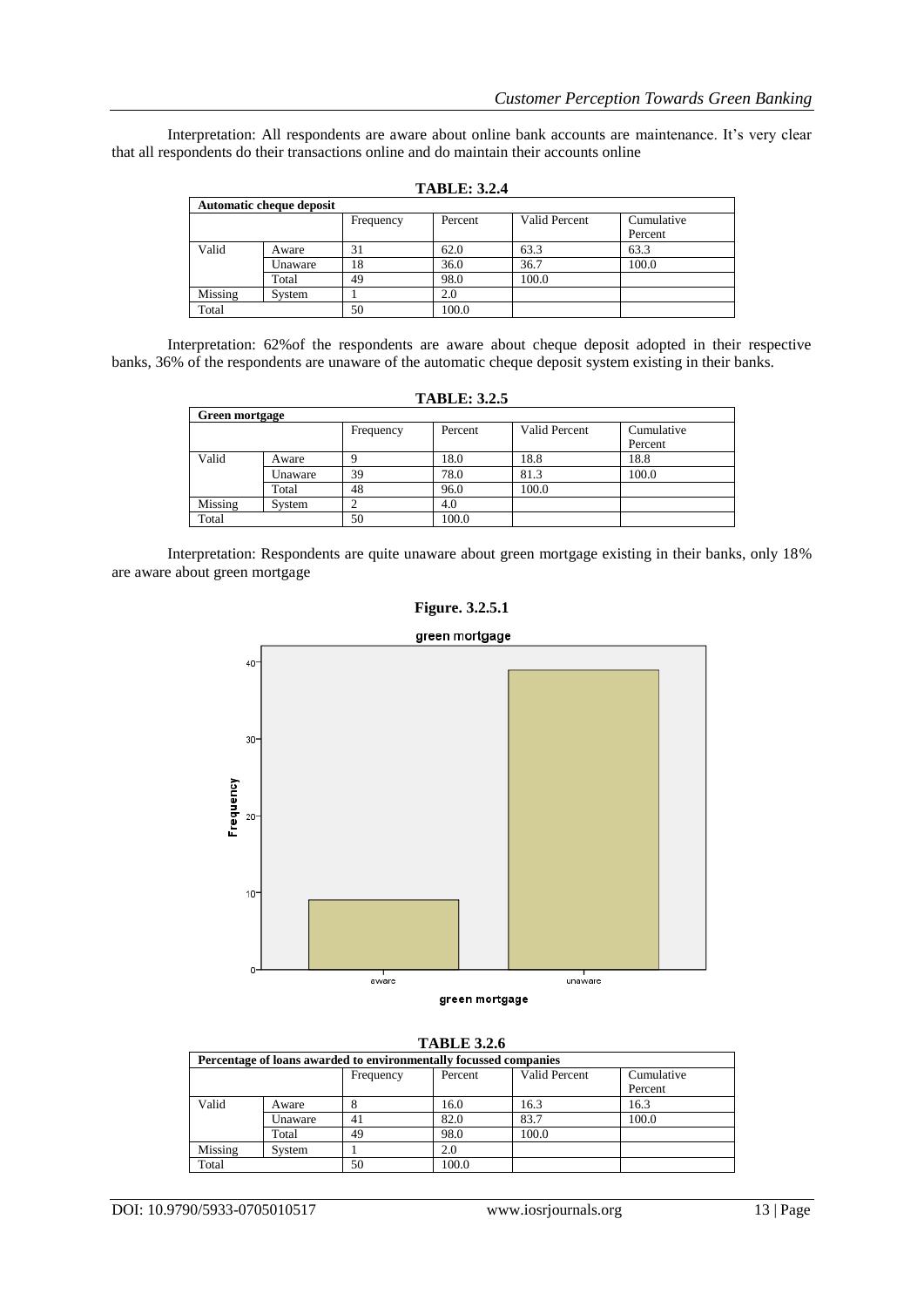Interpretation: Respondents are unaware of that percentages of loans are awarded to environmentally focussed companies. Only few respondents are aware about such type of loans offered by their banks.

| <b>TABLE: 3.2.7</b> |                                                     |           |         |               |            |  |  |
|---------------------|-----------------------------------------------------|-----------|---------|---------------|------------|--|--|
|                     | Energy saving efforts or environmental improvements |           |         |               |            |  |  |
|                     |                                                     | Frequency | Percent | Valid Percent | Cumulative |  |  |
|                     |                                                     |           |         |               | Percent    |  |  |
| Valid               | Aware                                               | 26        | 52.0    | 52.0          | 52.0       |  |  |
|                     | Unaware                                             | 24        | 48.0    | 48.0          | 100.0      |  |  |
|                     | Total                                               | 50        | 100.0   | 100.0         |            |  |  |

Interpretation: Respondents are aware about the energy saving efforts taken by the banks in their respective buildings, respondents are also unaware about the energy saving efforts adopted.

| <b>TABLE: 3.2.8</b> |                          |           |         |               |                       |  |  |
|---------------------|--------------------------|-----------|---------|---------------|-----------------------|--|--|
|                     | Use of solar powered ATM |           |         |               |                       |  |  |
|                     |                          | Frequency | Percent | Valid Percent | Cumulative<br>Percent |  |  |
| Valid               | Aware                    | 16        | 32.0    | 32.0          | 32.0                  |  |  |
|                     | Unaware                  | 34        | 68.0    | 68.0          | 100.0                 |  |  |
|                     | Total                    | 50        | 100.0   | 100.0         |                       |  |  |

Interpretation: Respondents are unaware about the use of solar powered ATM being installed, only 32% are aware about the use of solar powered ATM.

| <b>TABLE 3.2.9</b>           |         |           |         |               |            |  |  |
|------------------------------|---------|-----------|---------|---------------|------------|--|--|
| <b>E-Investment services</b> |         |           |         |               |            |  |  |
|                              |         | Frequency | Percent | Valid Percent | Cumulative |  |  |
|                              |         |           |         |               | Percent    |  |  |
| Valid                        | Aware   | 34        | 68.0    | 69.4          | 69.4       |  |  |
|                              | Unaware | 15        | 30.0    | 30.6          | 100.0      |  |  |
|                              | Total   | 49        | 98.0    | 100.0         |            |  |  |
| Missing                      | System  |           | 2.0     |               |            |  |  |
| Total                        |         | 50        | 100.0   |               |            |  |  |

Interpretation: Respondents are aware about E-Investment services while30%are unaware about the E-

Investment services.

| <b>TABLE: 3.2.10</b> |         |                                                        |         |               |            |  |  |
|----------------------|---------|--------------------------------------------------------|---------|---------------|------------|--|--|
|                      |         | Invest in mutual funds engaged in Solar or Wind energy |         |               |            |  |  |
|                      |         | Frequency                                              | Percent | Valid Percent | Cumulative |  |  |
|                      |         |                                                        |         |               | Percent    |  |  |
| Valid                | Aware   | 12                                                     | 24.0    | 24.0          | 24.0       |  |  |
|                      | Unaware | 37                                                     | 74.0    | 74.0          | 98.0       |  |  |
|                      | 99.00   |                                                        | 2.0     | 2.0           | 100.0      |  |  |
|                      | Total   | 50                                                     | 100.0   | 100.0         |            |  |  |

Interpretation: Respondents are unaware about the investing in mutual funds engaged in solar or wind energy. Only 24% are aware about the investing in mutual funds engaged in solar or wind energy.

#### **TABLE: 3.2.11**

| <b>Green credit cards</b> |         |           |         |               |            |  |  |
|---------------------------|---------|-----------|---------|---------------|------------|--|--|
|                           |         | Frequency | Percent | Valid Percent | Cumulative |  |  |
|                           |         |           |         |               | Percent    |  |  |
| Valid                     | Aware   |           | 14.0    | 14.0          | 14.0       |  |  |
|                           | unaware | 43        | 86.0    | 86.0          | 100.0      |  |  |
|                           | Total   | 50        | 100.0   | 100.0         |            |  |  |

Interpretation: Majority of respondents are unaware of green credit cards service offered by their banks. Only 14%are aware about the green credit card service offered.

#### **TABLE: 3.2.12**

| <b>Recycled debit and credit</b> |         |           |         |               |            |  |  |
|----------------------------------|---------|-----------|---------|---------------|------------|--|--|
|                                  |         | Frequency | Percent | Valid Percent | Cumulative |  |  |
|                                  |         |           |         |               | Percent    |  |  |
| Valid                            | Aware   | 18        | 36.0    | 36.7          | 36.7       |  |  |
|                                  | Unaware |           | 62.0    | 63.3          | 100.0      |  |  |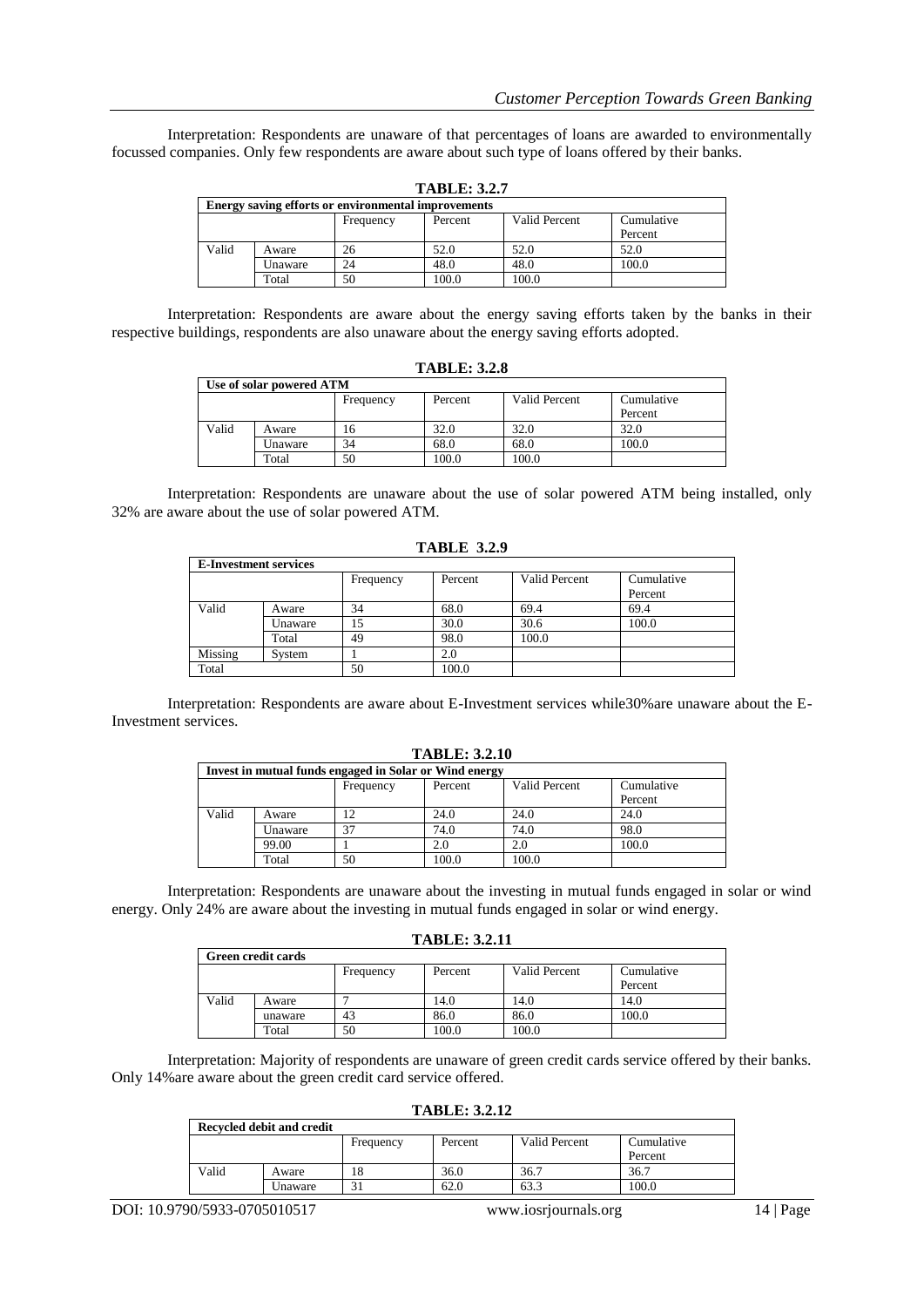|         | Total  | 49 | 98.0   | 100.0 |  |
|---------|--------|----|--------|-------|--|
| Missing | System |    | $\sim$ |       |  |
| Total   |        | 50 | 100.0  |       |  |

Interpretation: 62%of the respondents are unaware that the debit and credit cards are recycled for environmental cause, 36% are aware that the debit and credit cards recycled.

| <b>TABLE: 3.2.13</b>            |        |           |         |               |            |  |  |
|---------------------------------|--------|-----------|---------|---------------|------------|--|--|
| Mobile banking to check balance |        |           |         |               |            |  |  |
|                                 |        | Frequency | Percent | Valid Percent | Cumulative |  |  |
|                                 |        |           |         |               | Percent    |  |  |
| Valid                           | Aware  | 49        | 98.0    | 100.0         | 100.0      |  |  |
| Missing                         | System |           | 2.0     |               |            |  |  |
| Total                           |        | 50        | 100.0   |               |            |  |  |

Interpretation: All the respondents are aware about mobile banking, transfer funds abs paying bills through phones, with the latest technology up gradation in mobile phones all the respondents are comfortable and confident in using the mobile banking

#### **Problems Faced By Respondents**

|         |                         | Frequency | Percent | ັ<br>Valid Percent | Cumulative |
|---------|-------------------------|-----------|---------|--------------------|------------|
|         |                         |           |         |                    | Percent    |
| Valid   | Fear of security breach |           | 34.0    | 35.4               | 35.4       |
|         | Privacy                 | 10        | 20.0    | 20.8               | 56.3       |
|         | Lack of facility        | 17        | 34.0    | 35.4               | 91.7       |
|         | None                    |           | 8.0     | 8.3                | 100.0      |
|         | Total                   | 48        | 96.0    | 100.0              |            |
| Missing | System                  |           | 4.0     |                    |            |
| Total   |                         | 50        | 100.0   |                    |            |

**TABLE: 3.2.14** Problems faced while using

Interpretation: Respondents are afraid to use the facility offered by the banks for the fear of security, and breach of security. 34% of them feel lack of facility is the major drawback for not using it.

| 1710LC. J.Z.IV |                                   |           |         |               |            |  |
|----------------|-----------------------------------|-----------|---------|---------------|------------|--|
|                | <b>Bank you access frequently</b> |           |         |               |            |  |
|                |                                   | Frequency | Percent | Valid Percent | Cumulative |  |
|                |                                   |           |         |               | Percent    |  |
| Valid          | <b>SBI</b>                        | 12        | 24.0    | 24.0          | 24.0       |  |
|                | <b>ICICI</b> Bank                 | 15        | 30.0    | 30.0          | 54.0       |  |
|                | HDFC bank                         |           | 10.0    | 10.0          | 64.0       |  |
|                | Axis bank                         |           | 14.0    | 14.0          | 78.0       |  |
|                | Indian bank                       |           | 2.0     | 2.0           | 80.0       |  |
|                | Canara bank                       |           | 14.0    | 14.0          | 94.0       |  |
|                | ICICI&canara                      |           | 2.0     | 2.0           | 96.0       |  |
|                | SBI&canara                        |           | 4.0     | 4.0           | 100.0      |  |
|                | Total                             | 50        | 100.0   | 100.0         |            |  |

**TABLE: 3.2.15**

Interpretation: Respondents feel comfortable using ICICI Bank and SBI bank when considered other banks while using green banking facility. Lack of security and Lack of facility are the problems faced by the majority of respondents.

| <b>Table: 3.2.16</b> |  |
|----------------------|--|
|----------------------|--|

| Aware of green banking |         |           |         |               |            |  |
|------------------------|---------|-----------|---------|---------------|------------|--|
|                        |         | Frequency | Percent | Valid Percent | Cumulative |  |
|                        |         |           |         |               | Percent    |  |
| Valid                  | aware   | 32        | 64.0    | 64.0          | 64.0       |  |
|                        | unaware | 18        | 36.0    | 36.0          | 100.0      |  |
|                        | Total   | 50        | 100.0   | 100.0         |            |  |

INTERPRETATION: 64% of the respondents are aware of concept of green banking While 36% of the respondents are unaware of concept of green banking.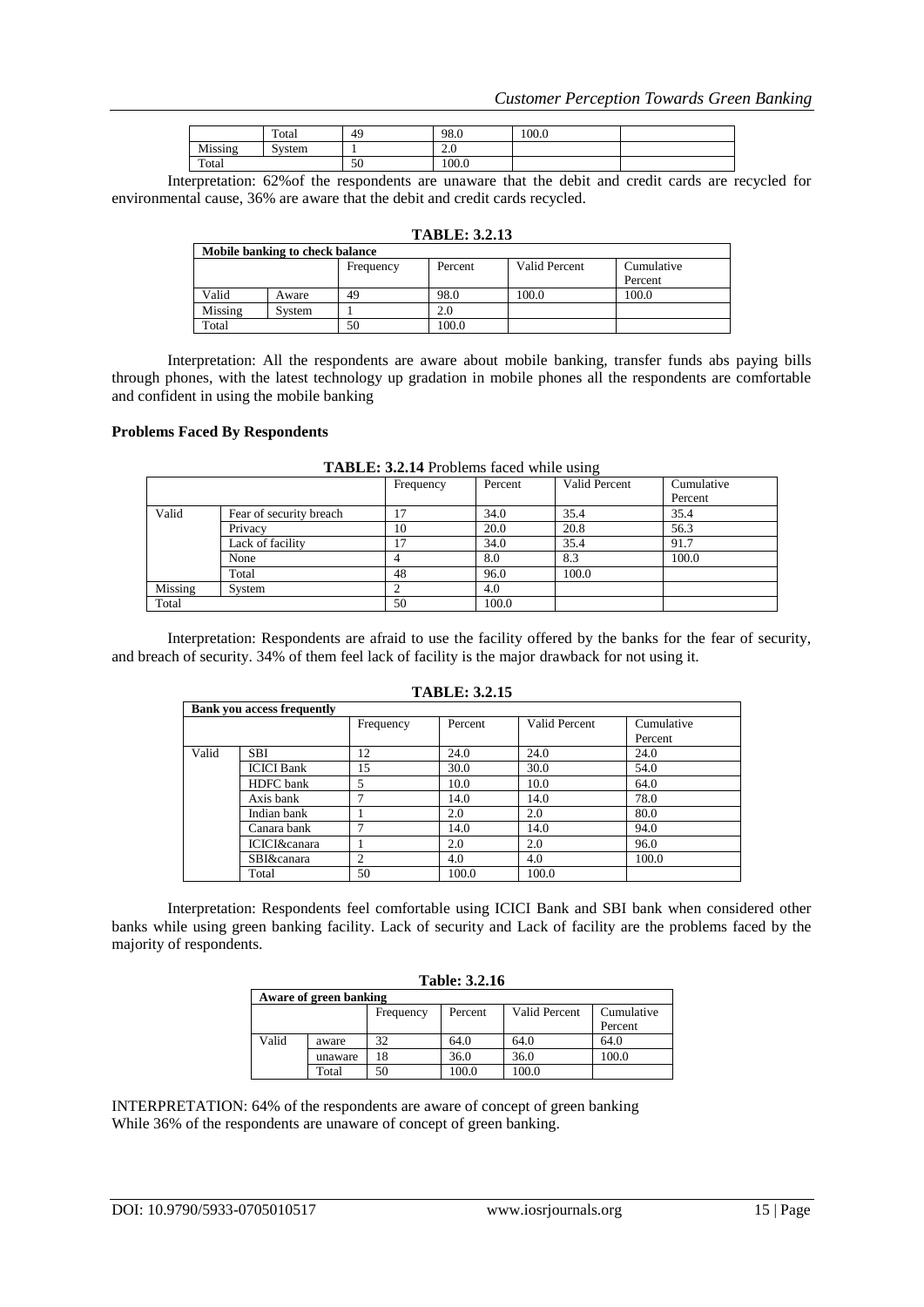## **One–Wayanova**

H0: There is no significant association between facilities of green banking and problems faced while using the facility.

H1:There is significant association between facilities of green banking and problems faced while using the facility.

| <b>ANOVA</b>          |                |    |             |      |      |  |
|-----------------------|----------------|----|-------------|------|------|--|
|                       | Sum of Squares | Df | Mean Square |      | Sig. |  |
| <b>Between Groups</b> | 9.570          |    | 3.190       | .542 | .656 |  |
| Within Groups         | 235.430        | 40 | 5.886       |      |      |  |
| Total                 | 245.000        | 43 |             |      |      |  |

#### **Table: 3.2.17**

Interpretation: Aggregate of facilities and problems faced by the respondents are analysed to examine, that the Asmyvalue is 0.656 greater than Critical Value of 0.05 AcceptingH0. There is no significant difference or association with facilities and problems faced in using green banking.

# **IV. Summary of Findings And Conclusion**

## **4.1 Summary Of Findings**

- Chi-square analysis clearly states that respondents with age group 25-35 are using all the facilities in the concept of green banking.
- Chi-square states that qualification plays an vital role in using green banking, post graduates use major facilities than others.
- One way ANOVA gives out clear picture that facilities of green banking has no association with problems faced.
- 64%of the respondents are aware of green banking and 36% of them are unaware of green banking.
- 98%are aware of the meaning of green banking,
- 32%of the respondents are aware of cheques on recycled paper , 68% are unaware of cheques on recycled paper.
- 96%of the respondents are aware of online banking and accounts maintenance while only 4%are unaware.
- 62%are aware of Automatic cheque deposit services offered, 36% are unaware of the service offered.
- 78% of the respondents are unaware of automatic cash deposit while 18%are only aware of automatic cash deposit.
- 18% respondents are aware of green mortgage while majority are unaware of green mortgage.
- 16%of the respondents are aware of percentage of loans awarded to environmentally focussed companies and 82%are unaware of percentage of loans awarded to environmentally focussed companies.
- 32%of the respondents are aware of use solar powered ATM machines while 68%are unaware of solar powered ATM.
- Majority of respondents are unaware of green credit cards service offered by their banks. Only 14%are aware about the green credit card service offered.
- Respondents are unaware about the investing in mutual funds engaged in solar or wind energy. Only 24% are aware about the investing in mutual funds engaged in solar or wind energy.
- 30%Respondents feel comfortable using ICICI Bank and 24%SBI bank when considered other banks while using green banking facility.14%of respondents using Canara bank and Axis bank.10%use HDFC bank.
- 34% respondents feel Lack of security and Lack of facility are the problems faced by the majority of respondents.20%fear for breach of privacy.
- 98%of the respondents use mobile banking.
- 36% of the respondents are aware of recycled debit and credit cards while others are unaware.

# **V. Conclusion**

Banks are the only industry which is considered as non polluting industry, but due to environmental and climatic change banks need to change and adapt to environmental friendly practices.Green Banking means promoting environmental – friendly practices and reducing your carbon footprint from your banking activities. Green banking concept is pretty well known by many customers with facilities relating to Online banking transactions and mobile banking. Customers are not aware of many green banking products and services like recycled debit and credit cards, automatic cash and cheque deposit, percentage of loans for environmental based companies and individuals, green credit cards, solar powered ATM"s.Banks should take all necessary steps to educate the customers about the green products and services; it is the responsibility of every bank to do it.